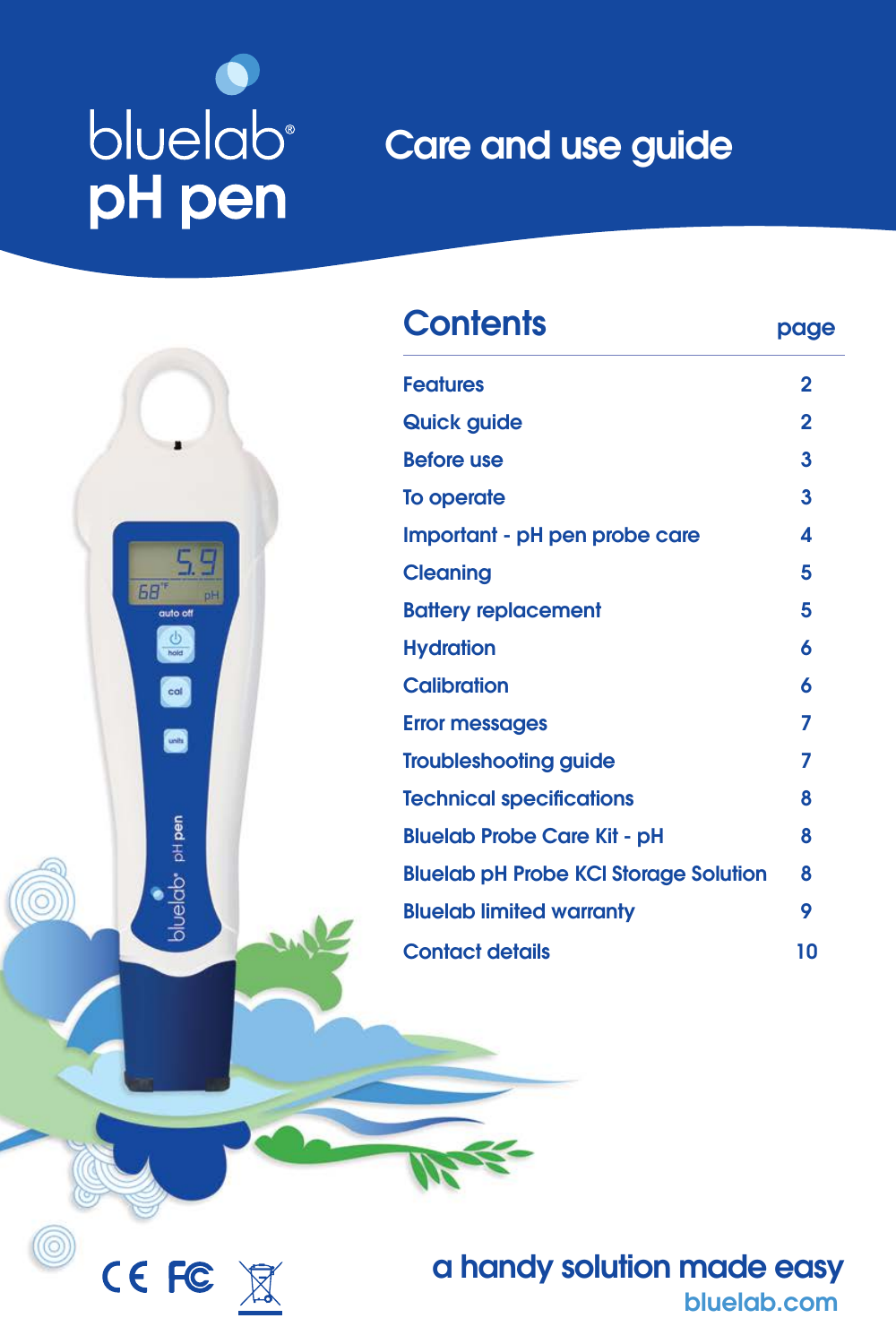<span id="page-1-0"></span>

| <b>Features</b>                            |                                                    |
|--------------------------------------------|----------------------------------------------------|
| <b>Backlit LCD display</b>                 | Low battery indicator                              |
| <b>Hold reading function</b>               | <b>Fully waterproof</b>                            |
| Fully guaranteed for 1 year                | <b>Auto off function</b>                           |
| Double junction probe<br>(not replaceable) | <b>Automatic Temperature</b><br>Compensation (ATC) |
| Successful calibration indicator           | Selectable units for °C and °F                     |



## Quick guide



#### Check mark/tick to indicate successful calibration

Disappears 30 days after calibrating probe as a calibration due reminder.

Low battery warning Appears when batteries are low.

## Power button / hold

Short press to turn on. Short press to hold reading. Long press to turn off.

Calibrate button See calibration section.

### Units button

Hold until units flash then short press to change units. Screen will change back when no buttons have been pressed for 3 seconds.

**Storage** cap can be placed onto loop while being used.

O a

ь

#### Storage cap

*The probe must not be allowed to dry out.* Always place storage cap back onto probe tip after each use. Add 3-5 drops of KCl storage solution to the round hole (wetting seal) in the cap each week to keep the probe wet. See section 3.0

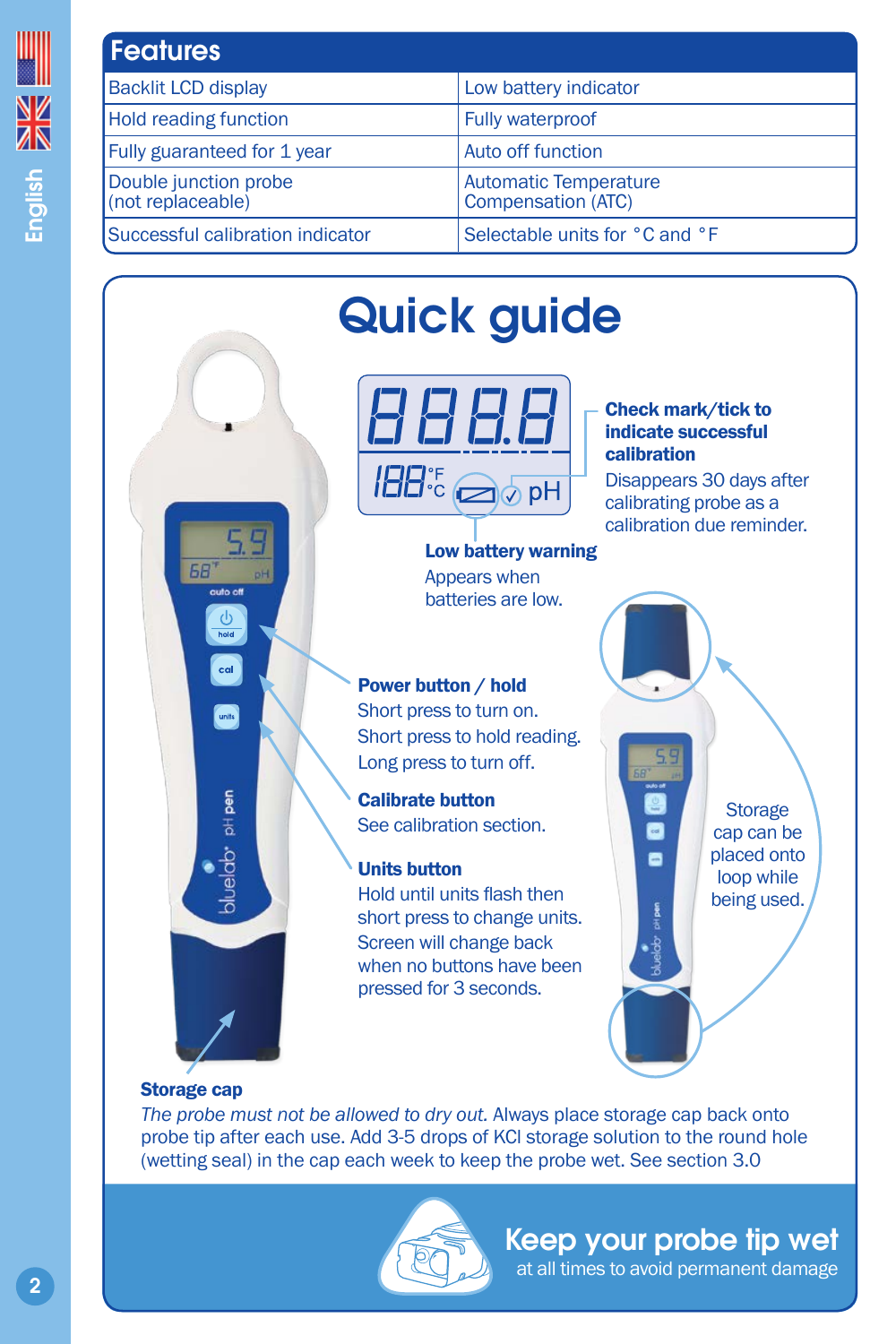## <span id="page-2-0"></span>1.0 Before use begins



#### Calibrate the pen before you start using the pen. *2* See section 7.0

## 2.0 To operate

#### Turn pen on *1*

Press power button.

#### To turn pen off

Press and hold the power button until OFF is displayed.

NOTE: The pen will automatically turn off after 4 minutes to conserve battery power.

#### Measure pH *2*

Remove storage cap, place probe in solution and wait for reading to stabilize.

#### **3** To hold reading

If you want to "hold" the reading on the screen, short press the power button. To exit the hold function press the power button again.



1 second alternating displays

#### To change temperature units *4*

Hold down the units button for 3 seconds until the temperature units start flashing. Short press the units button again to cycle between °F and °C. To exit this mode don't press anything for 3 seconds.

NOTE: You can change units while in hold mode by holding down the units button.

#### *5* Rinse and replace storage cap

To ensure accurate pH readings always rinse the probe in clean fresh water before replacing the cap. Add 3-5 drops of KCl storage solution in to the wetting seal of the cap each week. The cap is tight to ensure a good seal and should click when on correctly.



Power button





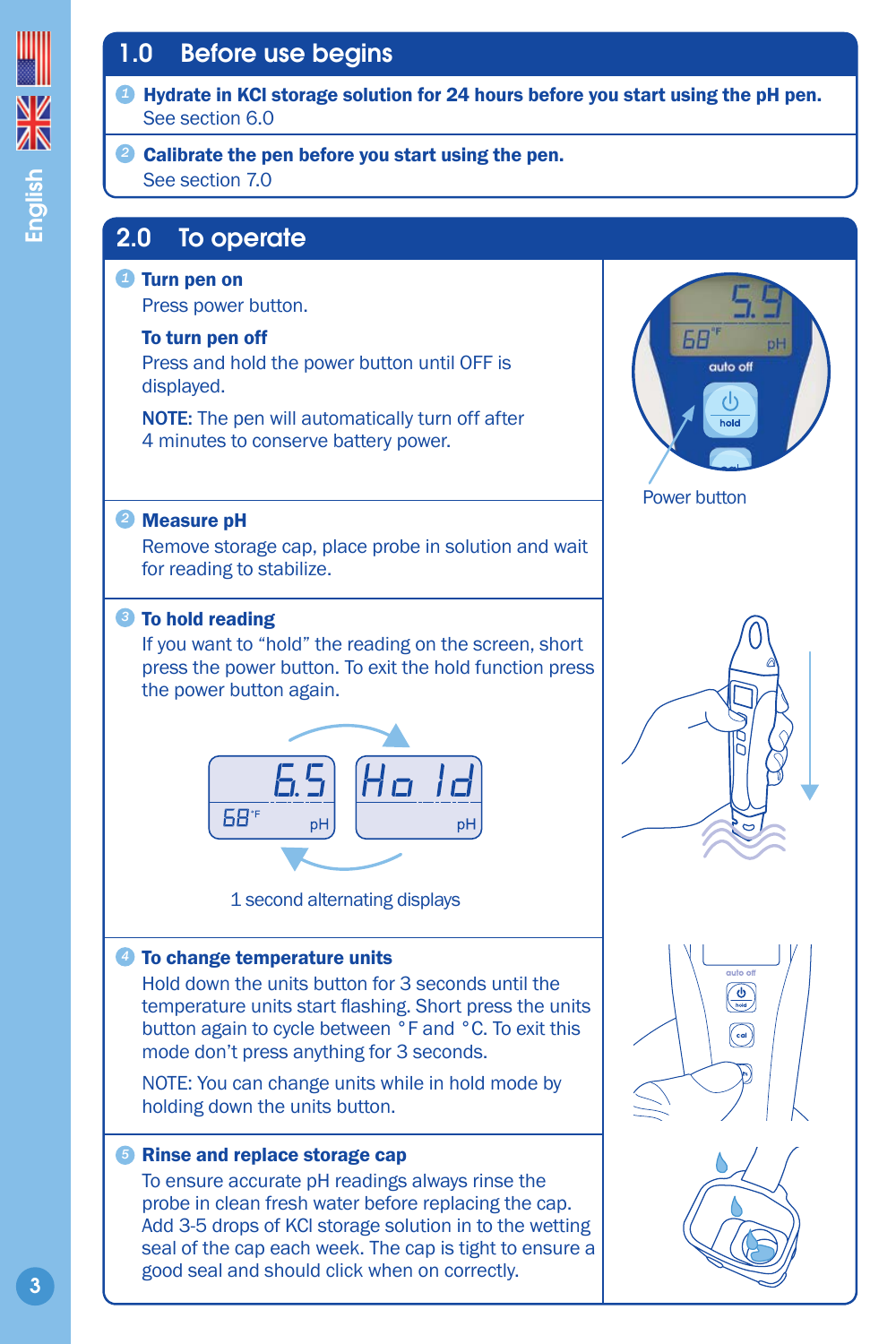## <span id="page-3-0"></span>3.0 IMPORTANT - pH pen probe care

*pH probes do not last forever. They age through normal use and will eventually fail. The lifetime of a probe depends on the environment it is used in and the way it is treated. To ensure you receive a long life from your pen, please ensure you follow the guide below.* 

## Storing the pH pen

#### *When storing the pH pen, the probe tip must be kept moist.*

Add 3-5 drops of KCl storage solution into the wetting seal inside the storage cap once a week. Never use RO, Distilled or De-ionized water. Place the seal and cap over the probe tip.



## Long term storage

For long term storage, remove the cap and place the pen upright in a plastic container. Cover the probe tip with KCl storage solution to ensure constant hydration. Check the container regularly and top up the KCl storage solution as needed.

## If the probe has been accidentally allowed to dry out:

The probe must be 'hydrated' for 24 hours in KCl storage solution (never use RO, Distilled or Deionised water). Following this; carry out a calibration to check if the probe has already suffered permanent damage.



DO NOT let the probe tip dry. IF IT DRIES IT DIES!

**DO NOT** knock the pen; this will break its external glass bulb or internal glass tube.

**DO NOT** touch the glass bulb with your fingers as this will contaminate the glass.

**DO NOT** plunge a cold probe into a hot liquid (or visa versa) - sudden temperature changes can crack the glass and permanently damage the pen.

DO NOT soak or rinse the pH probe in RO (Reverse Osmosis), Distilled or De-ionized water. Pure water changes the chemistry in the reference, causing the probe to die.

**DO NOT** immerse in oils, proteins or suspended solids that will leave a coating on the glass bulb.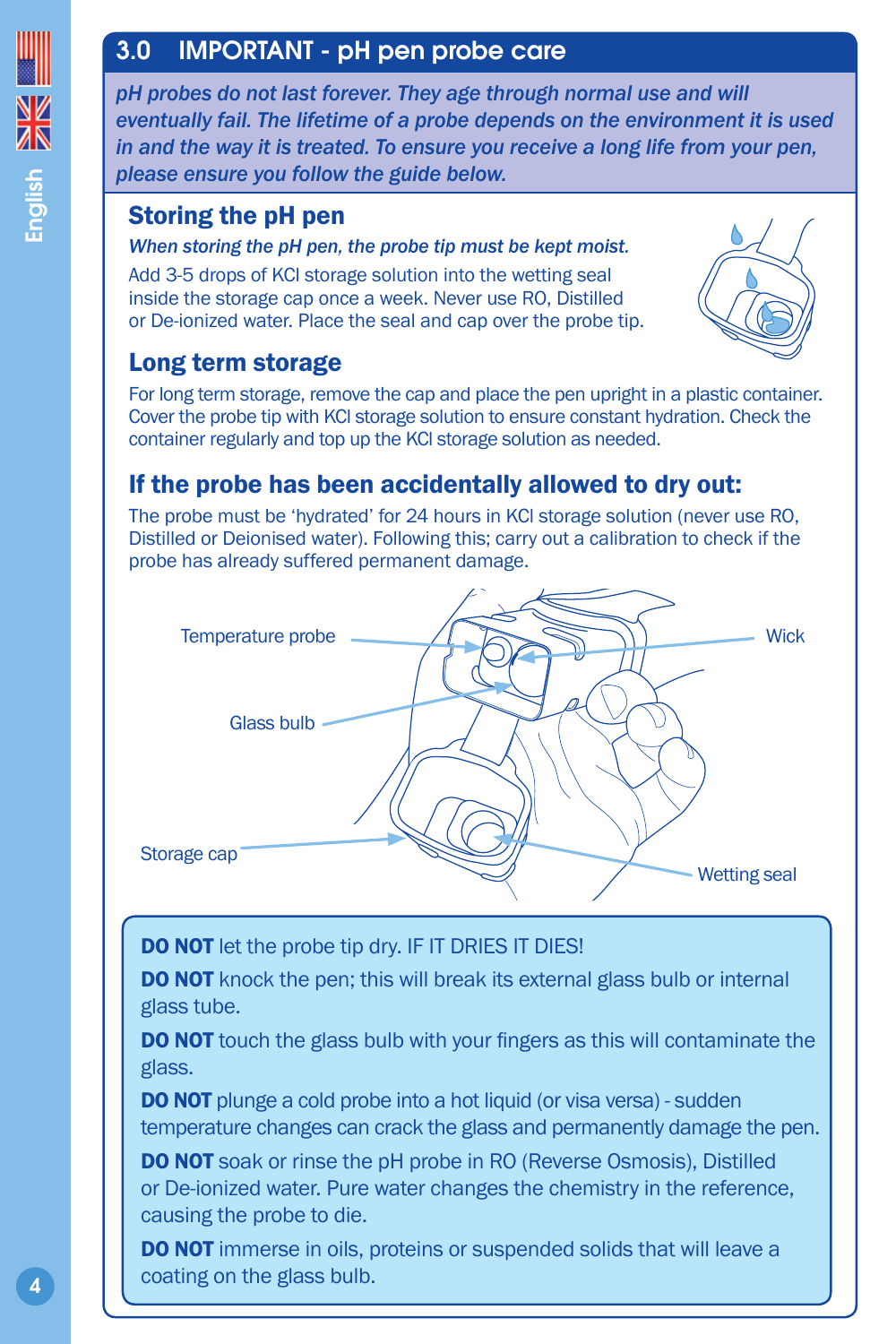## <span id="page-4-0"></span>4.0 Cleaning



5.0 Battery replacement

*The pH pen is powered with 1 x AAA alkaline battery. Do not use rechargeable batteries. A low battery warning is indicated by a battery symbol appearing on the screen. Only remove the battery cap when the batteries require changing. Battery life is expected to be 350 hours.*

**1** To remove old battery Undo battery cap fasteners. Remove battery cap and tip out the old battery.

#### 2 Check for corrosion

Flat batteries may leak and cause corrosion. Check battery contacts and the battery for any sign of corrosion. Battery contacts should be cleaned first if corrosion is found before proceeding to step 3.

- Fit new battery *3* Insert the new batteries positive (+) end down into the body.
- Ensure waterproof battery cap seal is clean *4* Seal will fail if any dirt is present.
- *5* Replace battery cap *Tighten fasteners on battery cap until there is no space left between the cap and body.* This ensures the unit remains 100% waterproof.



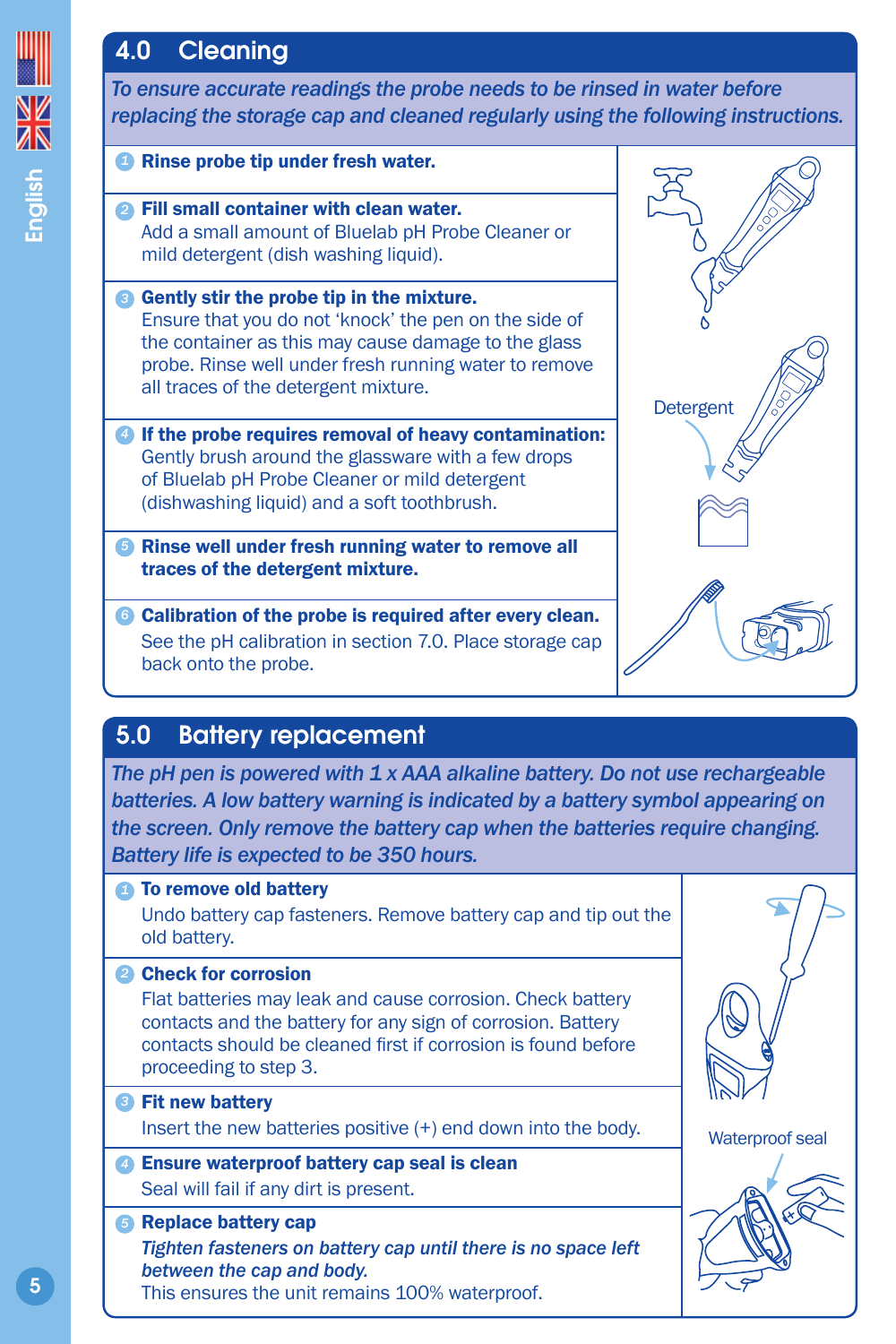## <span id="page-5-0"></span>6.0 Hydration

*Hydrate the pH pen tip in Bluelab pH Probe KCl Storage Solution before first use and after cleaning to improve the reading response speed.*

*Never use RO, Deionized or Distilled water. Pure water changes the ions, causing the probe to die.*

**KCl Storage Solution** 

**P** Remove the storage cap.

Place the pH pen upright in a small plastic container.

Add enough Bluelab pH Probe KCl Storage Solution to *2* submerge the probe tip.

#### Leave to soak for at least 24 hours. *3*

After hydration, always rinse the probe tip in fresh water, then calibrate the pH pen to ensure accuracy. See section 7.0.

## 7.0 Calibration

*pH calibration is required before first use to ensure that the first reading is accurate. Calibration is also required when:*

- •The check mark/tick has disappeared from the LCD screen (30 days after last calibration)
- •The reading is different from what you expected
- •After cleaning and hydration
- •After changing the batteries

*pH 7.0 and pH 4.0 solutions are required for calibration. You may also calibrate using pH 7.0 and pH 10.0 solutions if your readings will normally be higher than 7.0 pH.*

|                   | Excluding first use, clean pH Pen probe with Bluelab pH Probe<br>Cleaner and rinse well (see section 4.0).<br>Press "power/hold" button to turn on.                                                                                                                     |                            |
|-------------------|-------------------------------------------------------------------------------------------------------------------------------------------------------------------------------------------------------------------------------------------------------------------------|----------------------------|
| 21                | Place probe tip in fresh Bluelab pH 7.0 Calibration Solution.<br><b>Always 7 first!</b>                                                                                                                                                                                 |                            |
| 31                | Long press "cal" button until "CAL" is displayed. Release button.<br>starts to flash indicating the start of calibration. Leave the<br>probe in the solution while the display is flashing. After 1<br>stops flashing, 'CAL' shows the calibration point is complete.   | pH 7.0<br>pН               |
|                   | Rinse probe tip in clean tap water and then gently shake off any<br>excess water.<br>Place probe tip in fresh Bluelab pH 4.0 or pH 10 calibration solution.                                                                                                             |                            |
| $\left( 5\right)$ | Long press "cal" button until "CAL" is displayed. Release button.<br>T starts to flash indicating the start of calibration. Leave the<br>probe in the solution while the display is flashing. After [<br>stops flashing, 'CAL' shows the calibration point is complete. | pH 4.0                     |
|                   | • A check mark will be displayed at the bottom of the screen to<br>indicate a successful calibration. It will disappear after 30 days to<br>indicate calibration is required.                                                                                           | <b>or</b><br>pH 10.0<br>рH |
| 7                 | The Bluelab pH Pen should always be calibrated to 2 points! Always<br>calibrate to pH 7 first, then pH 4 or 10.<br>NOTE: The pH Pen will not hold calibration if it is only calibrated to<br>pH 7.0. Calibration to pH 7.0 and pH 4.0 is required.                      | pH                         |

English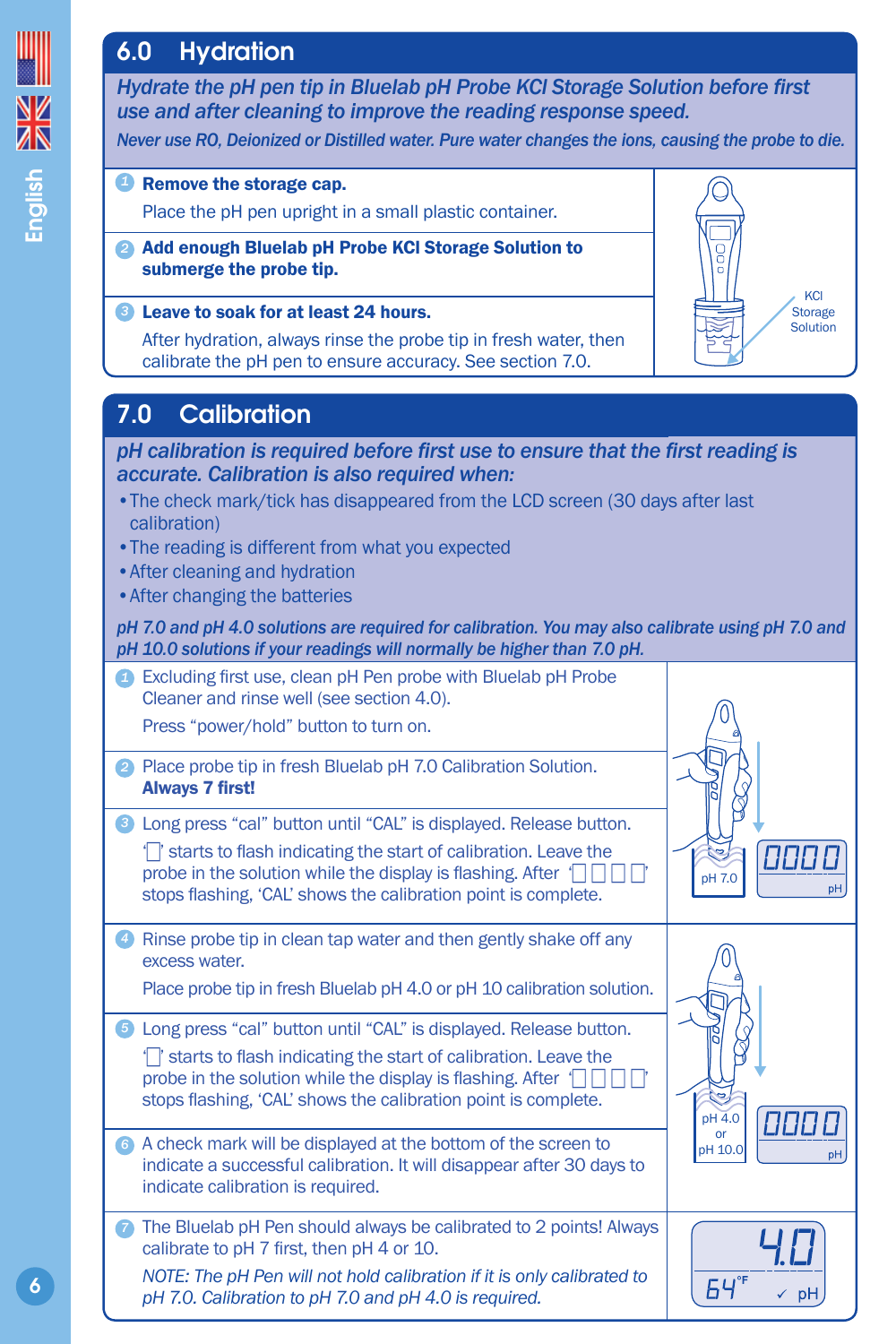## <span id="page-6-0"></span>8.0 Error messages

*The following error messages appear for the following reasons.*



| 9.0 Troubleshooting guide                                                                     |                                                     |                                                                                                                                                        |  |  |
|-----------------------------------------------------------------------------------------------|-----------------------------------------------------|--------------------------------------------------------------------------------------------------------------------------------------------------------|--|--|
| <b>Trouble</b>                                                                                | <b>Reason</b>                                       | <b>Correction</b>                                                                                                                                      |  |  |
|                                                                                               | Glassware not clean                                 | Clean glassware, hydrate and calibrate.                                                                                                                |  |  |
| <b>Drift</b> - readings<br>slowly varying                                                     | <b>Wick contaminated</b><br>or blocked              | Soak probe in KCI storage solution for 24<br>hours and retest. Do not measure proteins or<br>oils with this unit. Replace unit.                        |  |  |
|                                                                                               | Glassware aged                                      | Replace unit.                                                                                                                                          |  |  |
| <b>Displays similar pH</b><br>reading in all buffers<br>no matter what the<br>buffer value is | Glassware broken                                    | Replace unit.                                                                                                                                          |  |  |
|                                                                                               | <b>Buffers inaccurate</b>                           | Replace buffers.                                                                                                                                       |  |  |
|                                                                                               | Glassware not clean                                 | Clean glassware.                                                                                                                                       |  |  |
| <b>Unsuccessful</b><br>calibration                                                            | Glassware aged<br>(glassware will not<br>clean)     | Replace unit.                                                                                                                                          |  |  |
|                                                                                               | Probe not hydrated                                  | Soak probe in KCI storage solution for 24<br>hours and retest.                                                                                         |  |  |
| <b>Noisy - readings</b><br>jumping                                                            | Contact zone not<br>immersed                        | Lower pen into solution at least 2cm/1".                                                                                                               |  |  |
| <b>Displays pH 7</b><br>for all buffers                                                       | <b>Broken glassware</b>                             | Replace unit.                                                                                                                                          |  |  |
| <b>Incorrect sample</b><br>reading following<br>successful                                    | Ground loop (often<br>occurs in process<br>systems) | Verify by removing the sample from its<br>environment and measuring in a glass<br>beaker. May require electrical circuitry to be<br>checked in system. |  |  |
| calibration                                                                                   | <b>Wick blocked</b>                                 | Soak probe in KCI storage solution for 24<br>hours and retest. Do not measure proteins or<br>oils with this unit. Replace unit.                        |  |  |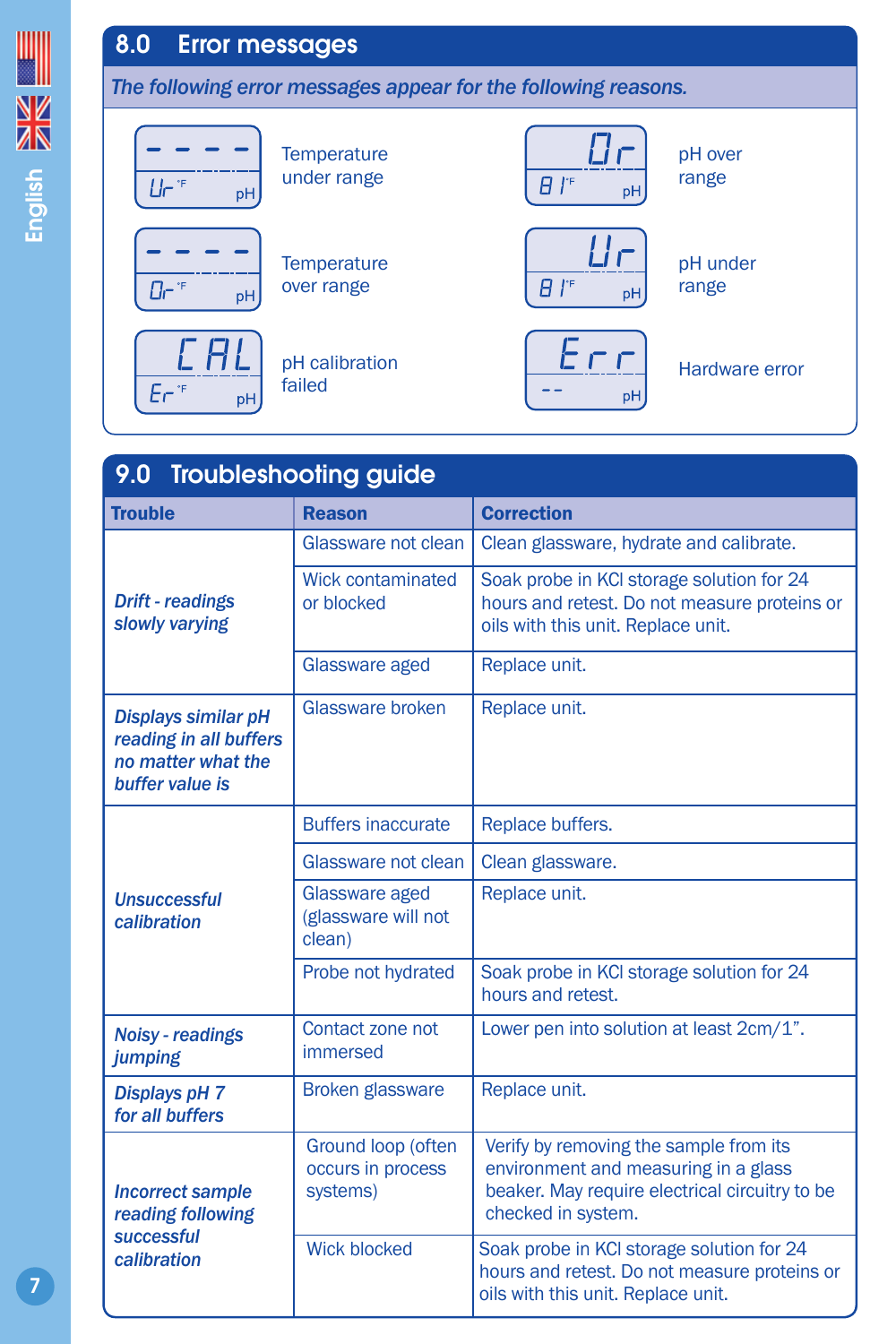<span id="page-7-0"></span>

| <b>10.0 Technical specifications</b>           |                                   |  |
|------------------------------------------------|-----------------------------------|--|
| Measurement range                              | $0.0 - 14.0$ pH                   |  |
| <b>Resolution</b>                              | $0.1$ pH                          |  |
| Accuracy (at $25^{\circ}$ C / 77 $^{\circ}$ F) | $± 0.1$ pH                        |  |
| <b>Temperature compensation</b>                | Automatic                         |  |
| <b>Operating temperature</b>                   | 0 - 50 °C. 32 - 122 °F            |  |
| <b>Calibration</b>                             | Manual calibration, 2 or 3 points |  |
| <b>Units</b>                                   | pH, °F and °C                     |  |
| <b>Power source</b>                            | 1 x AAA alkaline battery          |  |

## Bluelab Probe Care - pH

The instrument is only as accurate as the probe is clean!

Probe cleaning is one of the most important parts of owning and operating any Bluelab meter, monitor or controller.

If the probe is contaminated (dirty) it affects the accuracy of the reading displayed.

### Bluelab Probe Care Kit - pH contains:

- › Probe care instructions
- › 3 x plastic cups
- › 20ml single-use Bluelab Solution Sachets, 2 each of: pH 7.0 & pH 4.0, KCl
- › Bluelab pH Probe Cleaner
- Toothbrush (pH probe cleaning instrument)

## Bluelab pH Probe KCl Storage Solution

The perfect solution to store and hydrate your Bluelab pH products.

Bluelab pH Probe KCl Storage Solution is designed to increase response time and maximize the life of Bluelab pH pens and pH probes.

For best results, use the KCl solution to store the pH pen/ probe after use and hydrate monthly.

*Instructions are on the label of the bottle.*



Ö

Ö

## Use Bluelab pH Probe KCl Storage Solution with:

- › Bluelab pH Pen
- **Bluelab Soil pH Pen**
- **Bluelab pH Probes**
- **Bluelab Soil pH Probes**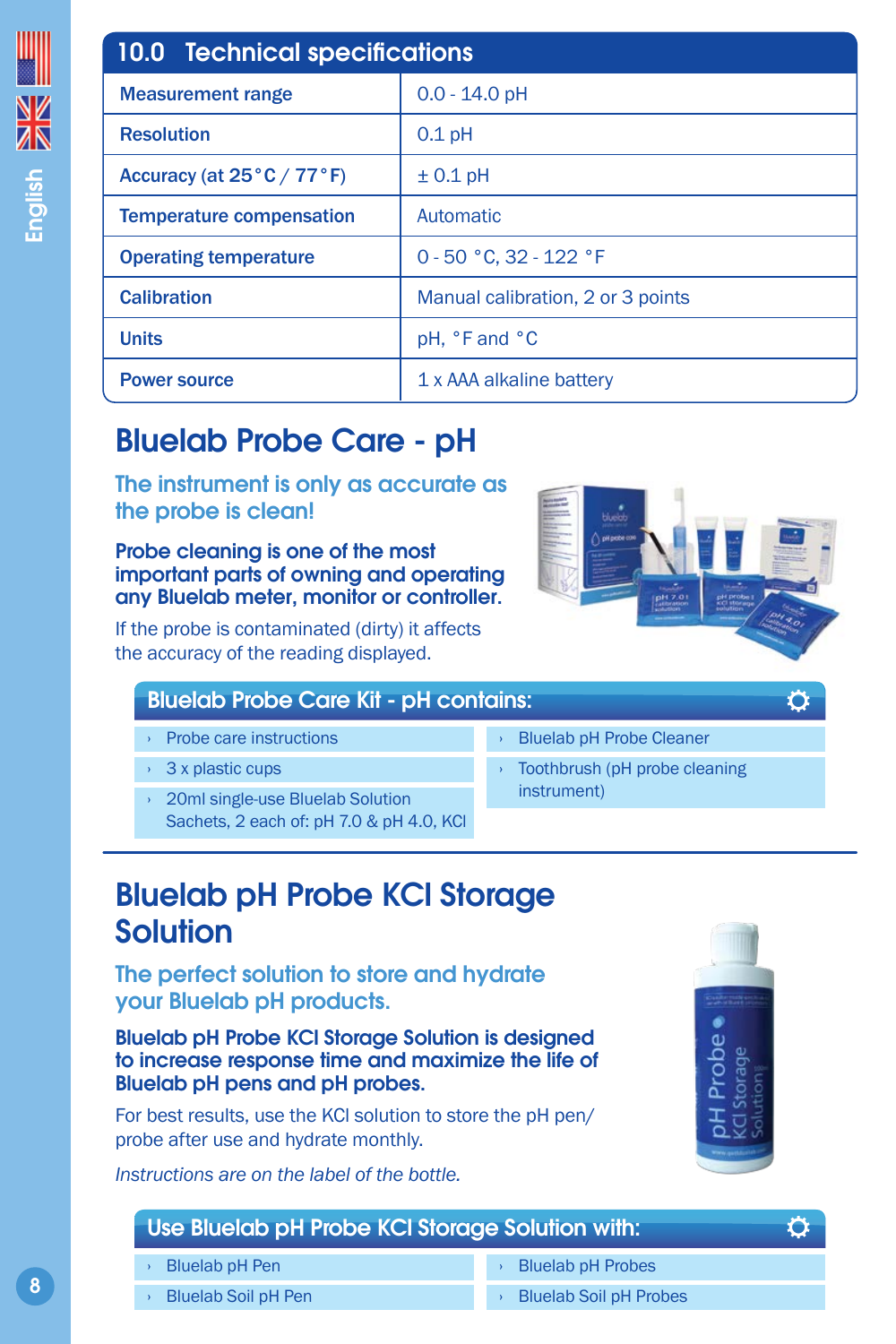## <span id="page-8-0"></span>Bluelab® limited warranty

Bluelab® Corporation Limited (Bluelab) provides a warranty on its products (Bluelab® pH Pen) under the following terms and conditions:



#### How Long Does Coverage Last?

Bluelab® warrants the Bluelab® pH Pen (Product) for a period of 12-months from date of purchase by original purchaser or consumer. Proof of purchase, to Bluelab's sole satisfaction, is required for the warranty to be effective (store sales receipt for Product showing model number, payment and date of purchase). This warranty is non-transferable and terminates if the original purchaser/consumer sells or transfers the Product a third party.

#### What is Covered?

Bluelab<sup>®</sup> warrants the Product against defects in material and workmanship when used in a normal manner, in accordance with Bluelab® instruction manuals. If Bluelab® is provided with valid proof of purchase (as defined above) and determines the Product is defective. Bluelab<sup>®</sup> may, in its sole discretion either (a) repair the Product with new or refurbished parts, or (b) replace the Product with a new or refurbished Product.

Any part or Product that is replaced by Bluelab® shall become its property. Further, if a replacement part or Product is no longer available or is no longer being manufactured, Bluelab® may at its sole discretion replace it with a functionally-equivalent replacement part or product, as an accommodation in full satisfaction of the warranty.

#### What is NOT covered?

This warranty does not apply to equipment, component or part that was not manufactured or sold by Bluelab®. and shall be void if any such item is installed on a Product. Further, this warranty does not apply to replacement of items subject to normal use, wear and tear and expressly excludes:

- Cosmetic damage such as stains, scratches and dents
- Damage due to accident, improper use, negligence, neglect and careless operation or handling of Product not in accordance with Bluelab® instruction manuals, or failure to maintain or care for Product as recommended by Bluelab®
- Damage caused by use of parts not assembled/installed as per Bluelab® instructions
- Damage caused by use of parts or accessories not produced or recommended by Bluelab®
- Damage due to transportation or shipment of Product
- Product repaired or altered by parties other than Bluelab® or its authorised agents
- Product with defaced, missing or illegible serial numbers
- Products not purchased from Bluelab® or a Bluelab®-authorised distributor or reseller.

#### How Do You Get Service?

To begin a warranty claim you must return the Product to the point of purchase with valid proof of purchase (as defined above). In California, you can also return the Product to any Bluelab-authorised distributor or reseller, with valid proof of purchase.

#### Limitation of Liability & Acknowledgments

TO THE MAXIMUM EXTENT PERMITTED BY LAW, THIS WARRANTY AND THE REMEDIES SET OUT ABOVE ARE EXCLUSIVE AND IN LIEU OF ALL OTHER WARRANTIES, GUARANTEES AND REMEDIES (ORAL OR WRITTEN, EXPRESS OR IMPLIED).

EXCEPT AS PROVIDED IN THIS WARRANTY AND TO THE MAXIMUM EXTENT PERMITTED BY LAW, BLUELAB IS NOT RESPONSIBLE FOR SPECIAL, INCIDENTIAL OR CONSEQUENTIAL LOSS OR DAMAGES, OR ANY OTHER LOSS OR DAMAGES RESULTING FROM SALE OR USE OF THE PRODUCT, OR BREACH OF WARRANTY, HOWEVER CAUSED, INCLUDING DAMAGES FOR LOST PROFITS, PERSONAL INJURY OR PROPERTY DAMAGE.

IT IS UNDERSTOOD AND AGREED BY CONSUMER UPON PURCHASE OF A PRODUCT THAT, EXCEPT AS STATED IN THIS WARRANTY, BLUELAB IS NOT MAKING AND HAS NOT MADE ANY EXPRESS OR IMPLIED WARRANTY OR OTHER REPRESENTATION REGARDING THE PRODUCT, AND DISCLAIMS ANY WARRANTY OF MERCHANTABILITY OR FITNESS FOR A PARTICULAR PURPOSE TO THE EXTENT PERMITTED BY LAW. ANY WARRANTIES WHICH ARE IMPOSED BY LAW AND CANNOT BE DISCLAIMED ARE HEREBY LIMITED IN DURATION TO THE PERIOD AND REMEDIES PROVIDED IN THIS WARRANTY.

SOME JURISDICTIONS (STATES OR COUNTRIES) DO NOT ALLOW EXCLUSION OR LIMITATION FOR INCIDENTIAL OR CONSEQUENTIAL DAMAGES, OR LIMITATION ON HOW LONG AN IMPLIED WARRANTY LASTS, SO THE ABOVE LIMITATION OR EXCLUSION MAY NOT BE APPLICABLE.

IF ANY PROVISION OF THIS WARRANTY IS JUDGED TO BE ILLEGAL, INVALID OR UNENFORCEABLE, THE REMAINING PROVISIONS OF THE WARRANTY SHALL REMAIN IN FULL FORCE AND EFFECT.

#### Governing Law; Authority

This warranty is governed by the laws of the state of country where Product is purchased, without regard to its choice of law principles. Except as allowed by law, Bluelab does not limit or exclude other rights a consumer may have with regard to the Product. No Bluelab distributor, employee or agent is authorised to modify, extend or otherwise change the terms of this warranty.

#### Register your guarantee online at [bluelab.com](https://www.bluelab.com)